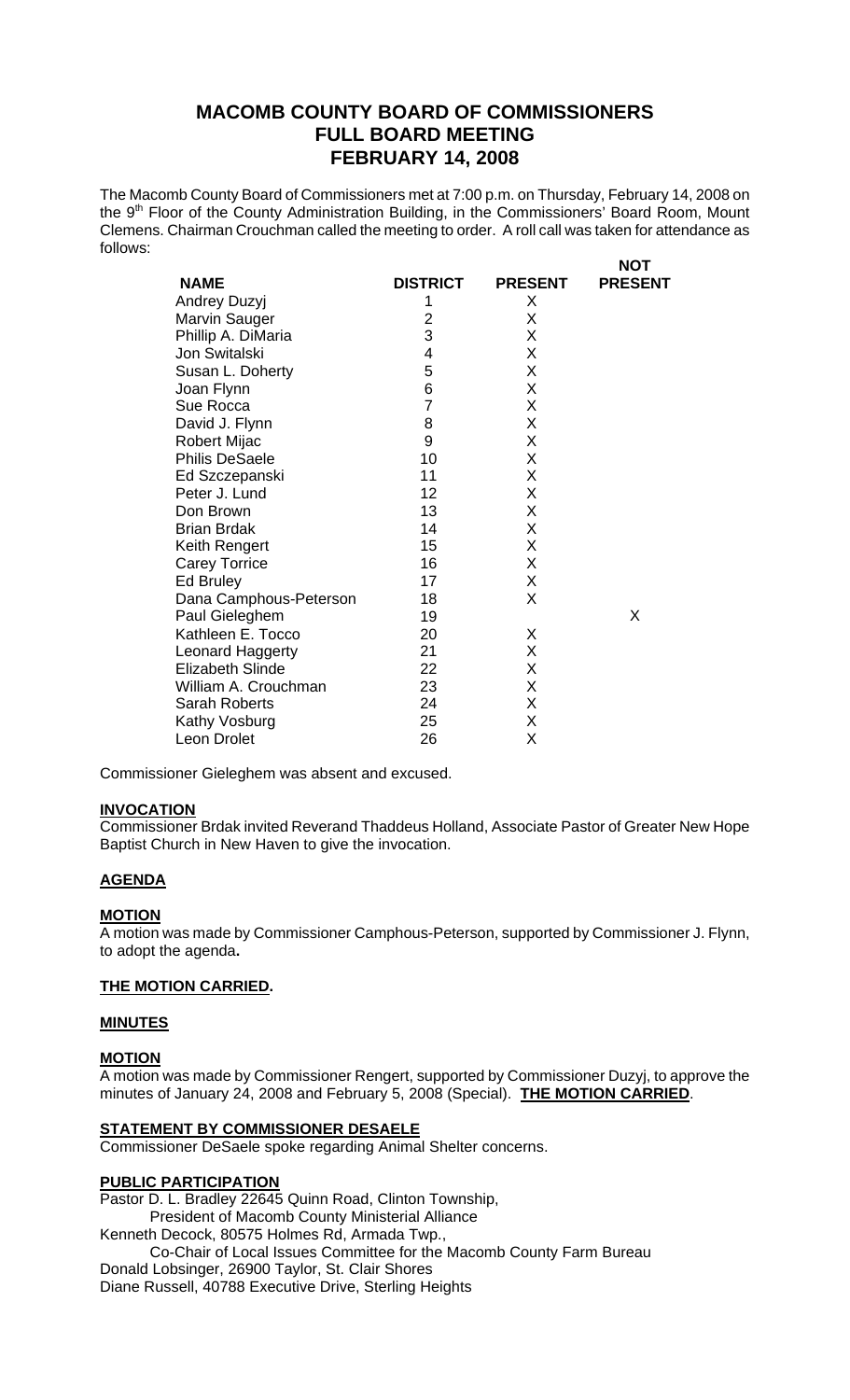MACOMB COUNTY BOARD OF COMMISSIONERS - FULL BOARD MEETING February 14, 2008

Nancy Duemling, 20776 Moxon, Clinton Township Charles Roberts, Commissioner Robert's father

## *COMMITTEE REPORTS*

## **SPECIAL BUDGET COMMITTEE – January 31, 2008**

## **MOTION**

The clerk read the recommendations from the Special Meeting of the Budget Committee and a motion was made by Chair Brown, supported by Vice-Chair Sauger, to adopt the committee recommendations:

Commissioner Rengert asked to separate #3. There were **NO** objections. Commissioner Szczepanski asked to separate #4. There were **NO** objections.

- 1. Adopt the recommendation as outlined in correspondence from Commissioners Susan Doherty and Andrey Duzyj dated 01-22-08 for Public Affairs.
- 2. Adopt the recommendation as outlined in correspondence from Commissioners Susan Doherty and Andrey Duzyj dated 01-22-08 and direct the County Library to pursue the three revenues as outlined in correspondence.

## **THE MOTION CARRIED.**

## **SEPARATED MOTION**

Commissioner Rengert asked to vote on first portion of the motion.

3. Adopt recommendation to include \$250,000 of budget cuts for the Prosecuting Attorney's office and accept the Justice & Public Safety cut amounts for Emergency Management (\$3,000), Technical Services (\$6,000), and Community Corrections (\$11,300); thus providing an additional budget cut of \$80,300.

#### **THE MOTION CARRIED.**

## **SUBSTITUTE MOTION**

A substitute motion was made by Commissioner Brdak, supported by Commissioner Switalski, to cross out from the word "further" to the end of the motion and insert: "Further, that the blue coat budget be cut by an additional \$75,000" reading as follows:

3. Adopt recommendation to include \$250,000 of budget cuts for the Prosecuting Attorney's office and accept the Justice & Public Safety cut amounts for Emergency Management (\$3,000), Technical Services (\$6,000), and Community Corrections (\$11,300); thus providing an additional budget cut of \$80,300. Further, that that the blue coat budget be cut by an additional \$75,000.

#### **MOTION**

A motion was made by Commissioner DeSaele, supported by Commissioner Vosburg, to refer this item back to JPS for Commissioner Rengert to work with Commissioner Brdak and whoever else, to cut the budget by \$75,000.

A roll call vote was taken:

Voting Yes were: DeSaele, Doherty, Duzyj, J. Flynn, Rengert, Slinde, Szczepanski, Vosburg and Crouchman There were 9 "Yes" votes

Voting No were: Brdak, Brown, Bruley, Camphous-Peterson, DiMaria, Drolet, D. Flynn, Haggerty, Lund, Mijac, Roberts, Rocca, Sauger, Switalski, Tocco and Torrice There were 16 "No" votes

## **THE MOTION FAILED.**

A roll call vote was taken on the motion to substitute: Voting Yes were: Brdak, Brown, Bruley, Camphous-Peterson, DeSaele, DiMaria, Drolet, D. Flynn, Haggerty, Lund, Mijac, Roberts, Rocca, Sauger, Switalski, Tocco, Torrice and Vosburg There were 18 "Yes" votes. Voting No were: Doherty, Duzyj, J. Flynn, Rengert, Slinde, Szczepanski and Crouchman There were 7 "No" votes.

# **THE MOTION CARRIED.**

A roll call vote was taken on the motion as substituted: Voting Yes were: Brdak, Brown, Bruley, DeSaele, DiMaria, Drolet, D. Flynn, J. Flynn, Haggerty, Lund, Mijac, Roberts,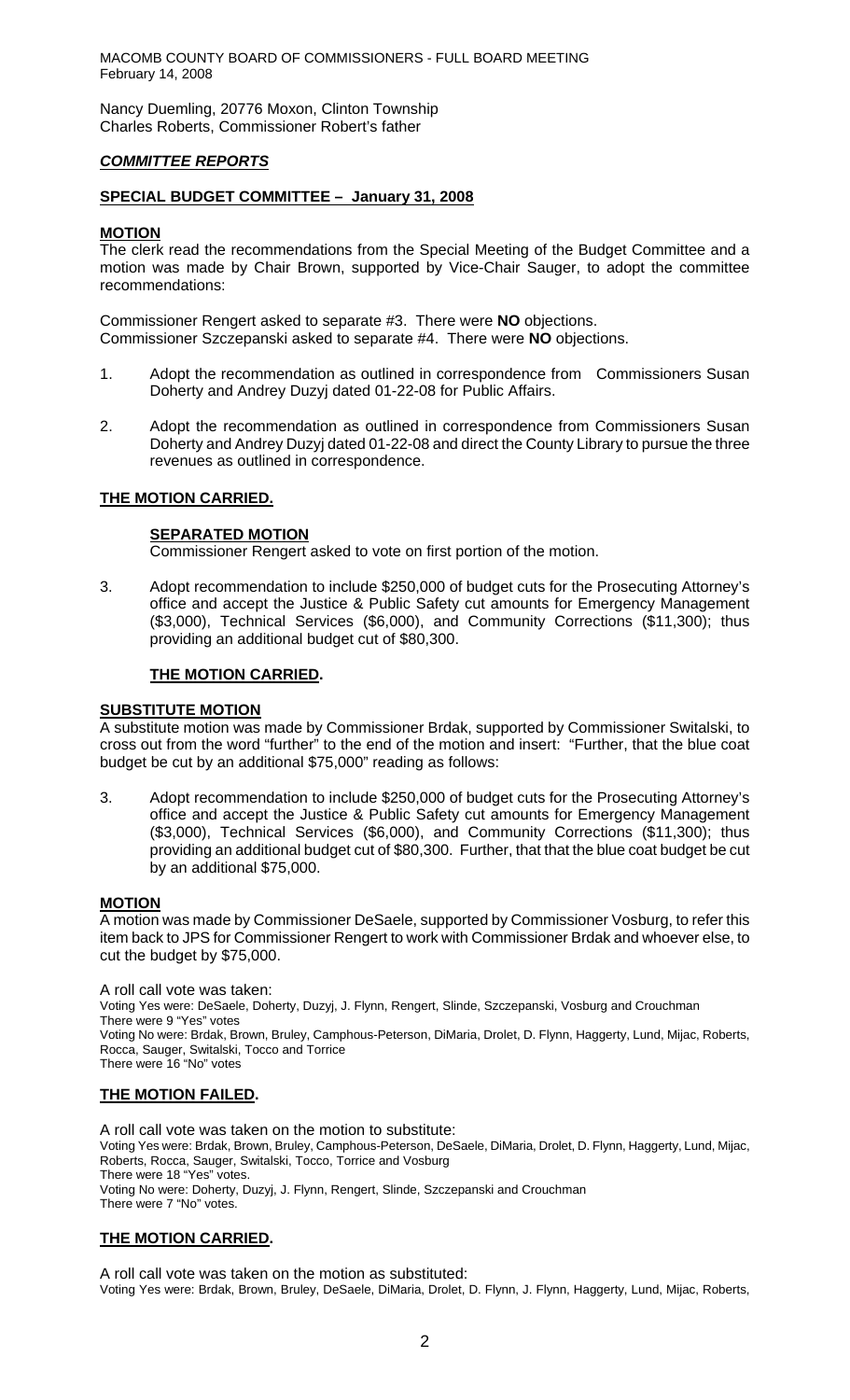Rocca, Sauger, Switalski, Szczepanski, Tocco, Torrice and Vosburg There were 19 "Yes" votes Voting No were: Doherty, Duzyj, Rengert, Slinde and Crouchman. There were 5 "No votes

## **THE MOTION CARRIED.**

## **SEPARATED MOTION**

4. Take the remaining deficit of \$5,135,966 from the rainy day fund to balance the budget, but any cost savings or revenue generating measure implemented this year will go back to the rainy day fund to reimburse the fund.

A roll call vote was taken:

Voting Yes were: Brdak, Bruley, Camphous-Peterson, DiMaria, Doherty, Duzyj, J. Flynn, Mijac, Roberts, Sauger, Switalski, Tocco and Torrice. There were 13 "Yes" votes.

Voting No were: Brown, DeSaele, Drolet, D. Flynn, Haggerty, Lund, Rengert, Rocca, Slinde, Szczepanski, Vosburg and Crouchman. There were 12 "No" votes.

## **THE MOTION CARRIED**.

## **AD HOC COMMITTEE TO SELECT DIRECTOR OF HUMAN RESOURCES– February 1, 2008**

## **MOTION**

The clerk read the recommendation from the Ad Hoc Committee and a motion was made by Commissioner Slinde, supported by Commissioner Vosburg to recommend that F. Jack Witt, III be offered the position of Director, Human Resources Department.

A motion was made by Commissioner Lund, supported by Commissioner Vosburg, to withdraw the item due to Mr. Witt not accepting the position.

## **THE MOTION CARRIED – ITEM WITHDRAWN**

## **JUSTICE AND PUBLIC SAFETY COMMITTEE – February 4, 2008**

## **MOTION**

The clerk read the recommendations from the Justice and Public Safety Committee and a motion was made by Chair Rengert, supported by Vice-Chair Brdak, to adopt the committee recommendations:

- 1. Concur with the Sheriff's Office plan to have carpet and office furniture purchased and installed in an area of the building referred to as the Hall Road Warehouse in order to begin operating out of those offices. This has been discussed with the Purchasing Department, Finance, and Facilities and Operations. The total cost is \$18,439.60. Funding is available in forfeiture funds.
- 2. Approve the Incident Management Team (IMT) application for the Public Affairs Director to participate in the Regional IMT and authorize the Board Chairman to sign said application, as recommended by the Acting Director of Emergency Management & Communications.
- 3. Authorize the Board Chairman to sign a memorandum of agreement between the Michigan Public Safety Communications System and Macomb County for the maintenance and repairs of the microwave radio system for a period of two years. Funding for the preventative maintenance will not exceed \$9,500 per year and funding is available in the 800 MHz radio system budget.

## **THE MOTION CARRIED.**

## **LEGISLATIVE AND ADMINISTRATIVE SERVICES COMMITTEE – February 4, 2008**

## **MOTION**

The clerk read the recommendations from the Legislative and Administrative Services Committee and a motion was made by Chair Lund, supported by Vice-Chair Switalski, to adopt the committee recommendations:

- 1. Authorize the County Clerk to issue a Request for Proposal for "cash cards" to pay jurors and report back to the Board with a recommendation to purchase the cards.
- 2. Approve the purchase of one Citrix Access Gateway Appliance for Information Technology at a one-time cost of \$2,321.43; funding is available in the PC replacement fund.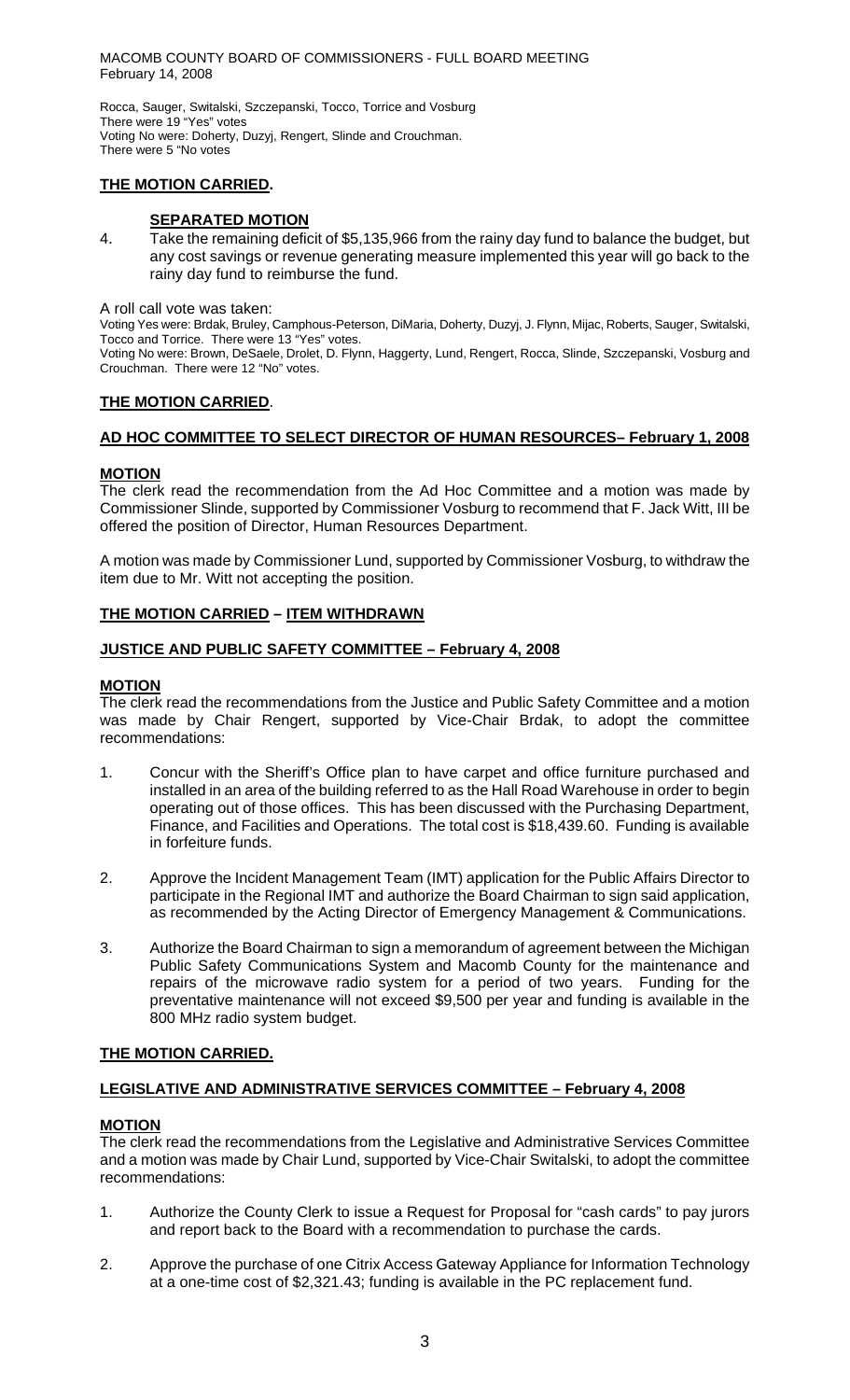3. Approve the wireless device request form.

## **THE MOTION CARRIED**.

## **PLANNING AND ECONOMICAL DEVELOPMENT – February 5, 2008**

## **MOTION**

The clerk read the recommendation from the Planning and Economical Development Committee and a motion was made by Chair Vosburg**,** supported by Vice-Chair Mijak, to adopt the committee recommendation:

1. Authorize the Macomb County Department of Planning and Economic Development to continue the Small Business & Technology Development Center Program and renew the agreement with the Michigan Small Business Development Center at Grand Valley State University for the purpose of continuing to provide business assistance services to Macomb County companies and residents.

## **THE MOTION CARRIED.**

## **OPERATIONAL SERVICES COMMITTEE – February 6, 2008**

## **MOTION**

The clerk read the recommendations from the Operational Services Committee and a motion was made by Chair Joan Flynn**,** supported by Vice-Chair Tocco, to adopt the committee recommendations:

| 1. | Authorize payment for the following invoices: |                               |             |  |
|----|-----------------------------------------------|-------------------------------|-------------|--|
|    | <b>Hall Road Warehouse</b>                    | Bernco, Inc.                  | \$19,442.03 |  |
|    | Juvenile Justice Center-Phase II              | Bernco, Inc.                  | 225,206.81  |  |
|    | 42-2 District Court                           | E. Gilbert & Sons, Inc.       | 466,483.93  |  |
|    | Jail Mental Health Holding Cells              | J.W. Adams Development Co.    | 11,897.00   |  |
|    | 42-2 District Court                           | Partners in Architecture, PLC | 11,046.56   |  |
|    | <b>Public Works Building</b>                  | Project Control Systems, Inc. | 5,175.00    |  |
|    | 2007 Masonry Restoration                      | Western Waterproofing Co.     | 22,976.95   |  |

Further, funds are available in the Capital Budget.

2. Approve the establishment of an Ad Hoc Committee on countywide energy conservation.

## **THE MOTION CARRIED.**

## **HEALTH SERVICES COMMITTEE – February 7, 2008**

#### **MOTION**

The clerk read the recommendation from the Health Services Committee and a motion was made by Chairman DeSaele, supported by Vice-Chair Camphous-Peterson, to adopt the committee recommendation:

- 1. Approve Clinton Township's request to extend the environmental problems: Lake/River Fund authorization through October 31, 2008.
- 2. Approve the Health Department's 2008-09 Flu Program Plan.

## **THE MOTION CARRIED.**

## **COMMUNITY SERVICES COMMITTEE – February 8, 2008**

#### **MOTION**

The clerk read the recommendations from the Community Services Committee and a motion was made by Chair Tocco, supported by Vice-Chair Drolet, to adopt the committee recommendations:

- 1. Authorize the Macomb County Community Services Agency to receive \$20,503 from the Department of Human Services to provide tax preparation assistance for low-income families.
- 2. Authorize Macomb MSU Extension to receive \$15,000 from MSU Extension to continue support of the Home Horticulture Education Program in Macomb County from January 1, 2008 until funds are fully expended.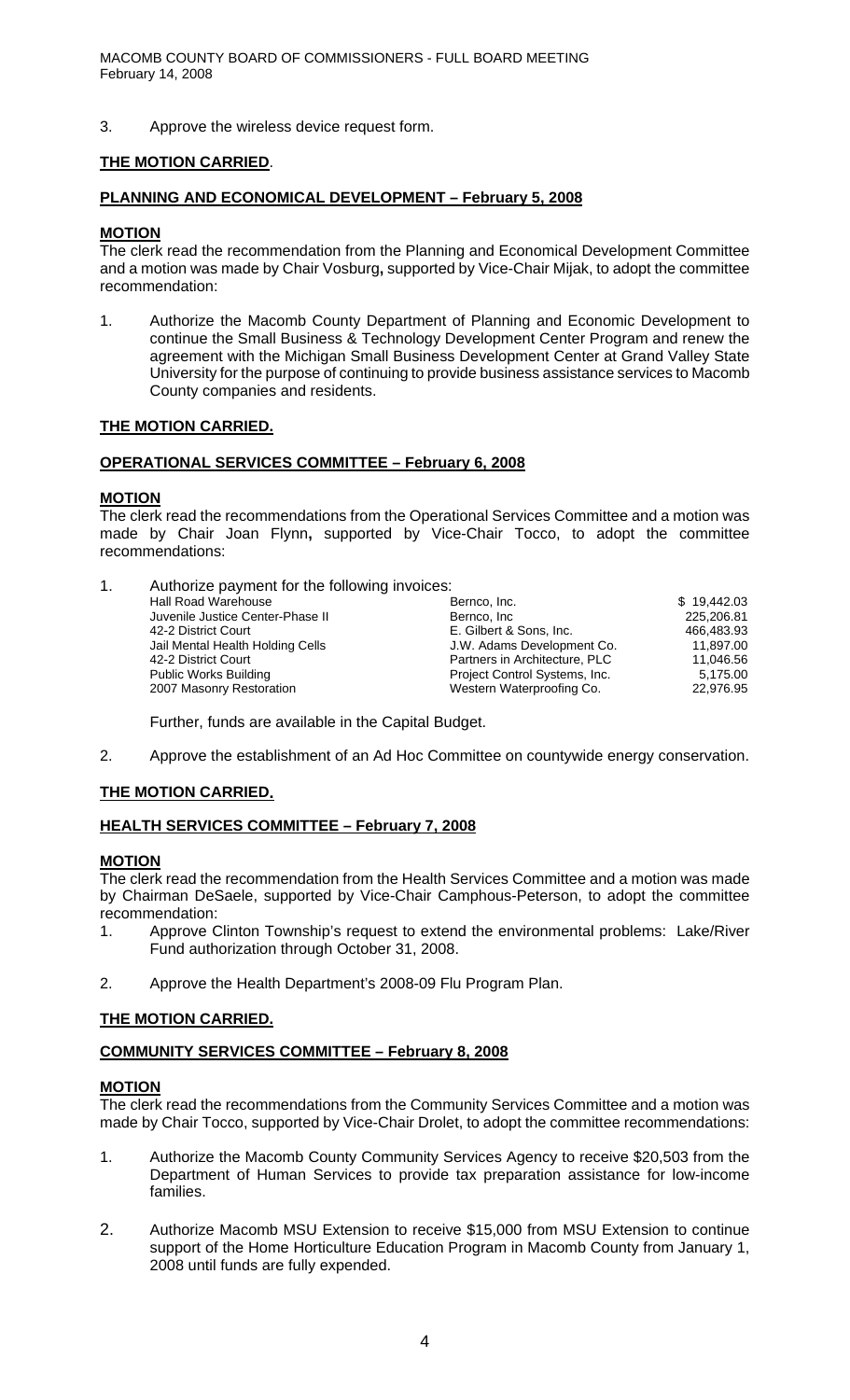## **THE MOTION CARRIED.**

## **FINANCE COMMITTEE – February 13, 2008**

## **MOTION**

The clerk read the recommendations from the Finance Committee and a motion was made by Chair Slinde, supported by Vice-Chair Szczepanski, to adopt the committee recommendations:

- 1. Approve the monthly bills (with corrections, deletions and/or addenda) and authorize payment; further, to approve the payroll in the total amount of \$5,153,941.54, with necessary modifications to the appropriations. (Record Torrice abstain from Torrice & Zelewski bills)
- 2. Approve the amendments to the living wage policy and criteria for request for exemption, as presented. (Record NO votes for Bruley and Rengert)
- 3. Approve the Request for Proposal for a dependent eligibility audit as prepared by the Human Resources Department.
- 4. Authorize an exemption from the living wage policy for the providers listed on the attached sheet, to be effective as of the February full board meeting date and expiring when the contracts expire on September 30, 2009.
- 5. Authorize an exemption from the living wage policy for Expertcare Management Services and Natural Freedom, to be effective as of the February full board meeting date and expiring when the contracts expire on September 30, 2009.

## **THE MOTION CARRIED.**

## **BUDGET COMMITTEE – February 13, 2008**

## **MOTION**

The clerk read the recommendations from the Budget Committee and a motion was made by Chairman Brown, supported by Vice Chair Sauger, to adopt the committee recommendations: Commissioner Drolet asked to separate #4. There were **NO** objections.

- 1. Approve DMJM, Inc. for Jail Lock Control System consulting. The cost for this project is \$47,000. Funding is available in the Capital Projects budget.
- 2. Concur in the recommendation of the IT Director and approve spending reductions in the amount of \$5,150 in the Telecommunications Budget, as outlined in correspondence dated February 1, 2008 from the IT Director.
- 3. Approve payment of \$40,000 to the City of New Baltimore from the environmental problems: Lake/River fund for the upgrade to the waste water treatment plant.
- 5. Approve the request of the Prosecuting Attorney and appropriate \$25,000 to cover the additional cost in the prosecution in the Steven Grant case. Funds are available in the 2007 contingency account.
- 6. Adopt the 2008 2012 5-year Capital Improvement Program, as amended.

## **THE MOTION CARRIED.**

#### **SEPARATED MOTION**

4. Appropriate an additional \$800 to the 2008 NACo Award application allocation based on the number of applications to be submitted. Funding is available in the 2008 contingency account. (Record NO votes for: Brdak, Bruley, Doherty, D. Flynn, Mijac, Roberts, Switalski, Tocco and Torrice)

#### **MOTION TO POSTPONE**

A motion was made by Commissioner Vosburg, supported by Commissioner Szczepanski, to postpone Item #4.

## A roll call vote was taken:

Voting Yes were: Brown, Camphous-Peterson, DeSaele, J. Flynn, Rengert, Rocca, Sauger, Slinde, Szczepanski, Vosburg and Crouchman. There were 11 "Yes" votes.

Voting No were: Brdak, Bruley, DiMaria, Doherty, Drolet, Duzyj, D. Flynn, Lund, Mijac, Roberts, Switalski, Tocco and Torrice. There were 13 "No" votes.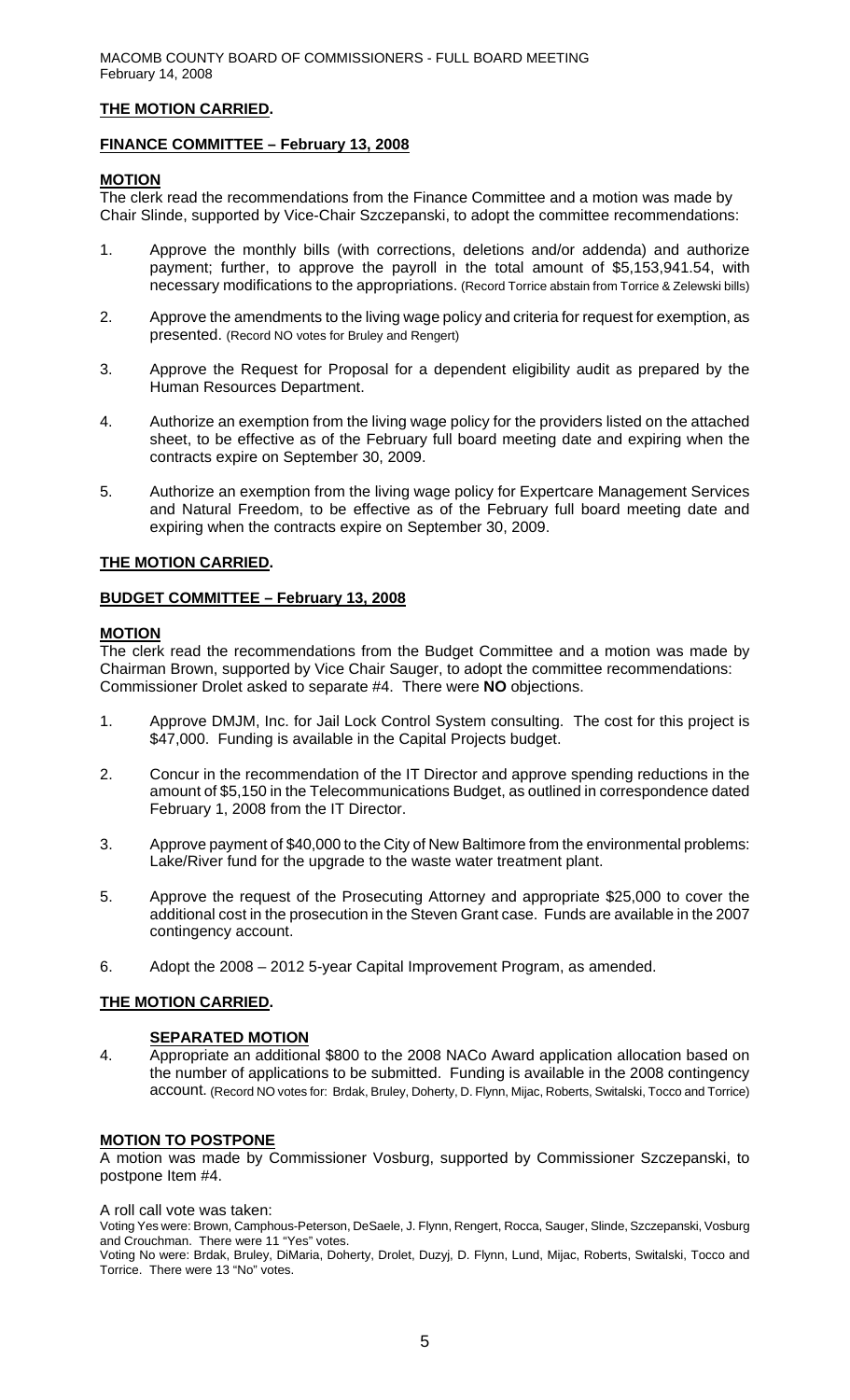## **THE MOTION FAILED.**

## **MOTION**

A motion was made by Commissioner Switalski, supported by Commissioner Duzyj, that beginning in 2009 Macomb County no longer pay additional application fees for NACo awards and that no more staff time go into preparing the award submissions.

#### A roll call vote was taken:

Voting Yes were: Brdak, Bruley, DiMaria, Doherty, Drolet, Duzyj, D. Flynn, Mijac, Roberts, Switalski, Tocco and Torrice There were 12 "Yes" votes.

Voting No were: Brown, Camphous-Peterson, DeSaele, J. Flynn, Lund, Rengert, Rocca, Sauger, Slinde, Szczepanski, Vosburg and Crouchman.

There were 12 "No" votes.

## **THE MOTION FAILED.**

A roll call vote was taken on the separated motion:

Voting Yes were: Brown, Camphous-Peterson, DeSaele, Duzyj, J. Flynn, Haggerty, Lund, Rengert, Rocca, Sauger, Slinde, Szczepanski, Vosburg and Crouchman. There were 14 "Yes" votes.

Voting No were: Brdak, Bruley, DiMaria, Doherty, Drolet, D. Flynn, Mijac, Roberts, Switalski, Tocco and Torrice. There were 11 "No" votes.

## **THE SEPARATED MOTION CARRIED.**

## **PERSONNEL COMMITTEE – February 14, 2008**

## **MOTION**

The clerk read the recommendations from the Personnel Committee and a motion was made by Chair Camphous-Peterson, supported by Vice Chair Duzyj, to adopt the committee recommendations:

1. Approve reconfirmation of the following vacancies:

One Assessor/Therapy Coordinator **Circuit Court** One Therapist II Community Mental Health One Community Health Technician **Health** Health One Medical Examiner Investigator **Frame Accord Health** One Literacy Coordinator **Library** Library One Paralegal **Probate Court** One Personal Property Tax Collector Treasurer

Further, to establish an Ad Hoc Committee to evaluate reconfirmation of personnel openings with a goal of cost savings through attrition, with the exception of positions processed pursuant to the action of the Board of Commissioners on November 21, 2002; Committee to consist of Dana Camphous-Peterson-Personnel Committee Chair, Betty Slinde-Finance Committee Chair, Keith Rengert-Justice and Public Safety Committee Chair, Carey Torrice and David Flynn.

2. Rescind the resolution adopted by the Board of Commissioners on December 17, 1992 regarding union representation of positions at Macomb County and further, to authorize the Human Resources Director to grant voluntary recognition to positions at Macomb County within the guidelines of the Public Employment Relations Act. (Record No vote for Szczepanski)

## **THE MOTION CARRIED.**

## **RESOLUTIONS/TRIBUTES**

#### **MOTION**

A motion was made by Commissioner Vosburg, supported by Commissioner J. Flynn, to adopt the Resolutions and Tributes in their entirety.

Commissioner Tocco asked to separate resolution #08-05. There were **NO** objections.

- Res. No. 08-04 Proclaiming the week of April 13, 2008, as National Contract Management Association Week in Macomb County (offered by Board Chair: recommended by Finance Committee on 02/13/08)
- Res. No. 08-06 Proclaiming February as Black History Month in Macomb County (offered by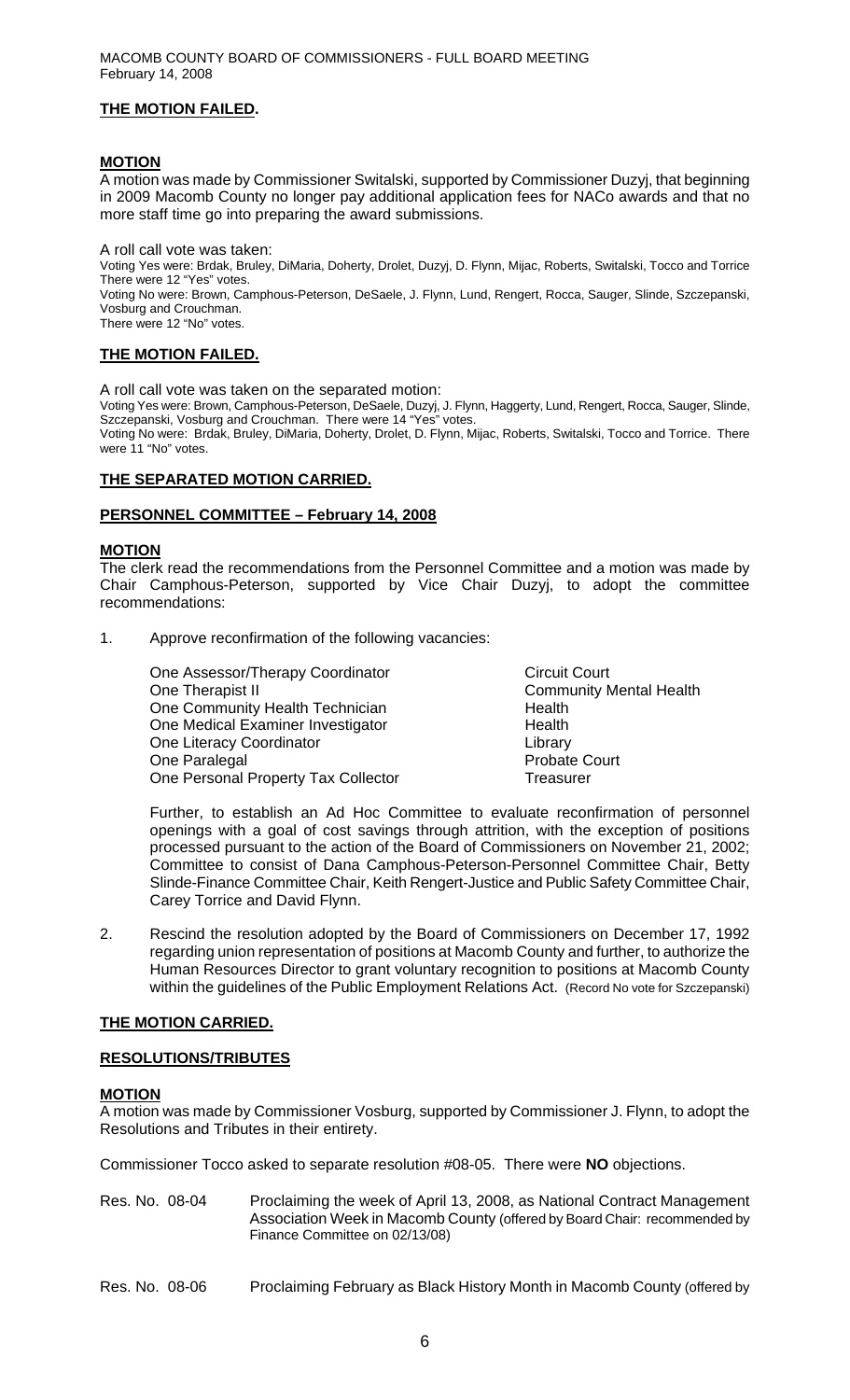Board Chair)

## **THE MOTION CARRIED.**

# **SEPARATED MOTION**<br>Res. No. 08-05 Establish a Commission

Establish a Commission on Women in Macomb County (offered by Tocco; include Doherty and Roberts; recommended by Community Services Committee on 02/08/08)

## **MOTION TO SUBSTITUTE**

A motion was made by Commissioner Tocco to substitute the Resolution to the new one passed out that includes Commissioner Torrice.

## **THE MOTION TO SUBSTITUTE CARRIED.**

**THE MOTION AS SUBSTITUTED CARRIED.** (Record NO vote for Drolet)

## **REQUEST TO PURCHASE PREVIOUS SERVICE TIME**

## **MOTION**

A motion was made by Commissioner J. Flynn, supported by Commissioner Rocca, to approve a request to purchase previous service time by Steven Mileski.

## **THE MOTION CARRIED.**

## **APPOINTMENTS**

## **MOTION**

A motion was made by Commissioner J. Flynn, supported by Commissioner Vosburg, to approve the appointments in their entirety. **THE MOTION CARRIED.** 

**NOT** 

## a) **Local Emergency Planning Committee:**

Unexpired term

H. Dean Kueppers

#### **NEW BUSINESS**

None

#### **PUBLIC PARTICIPATION**

Gregory Murray, 66 Robertson, Mt. Clemens

#### **ROLL CALL**

| <b>NAME</b>             | <b>DISTRICT</b> |                | NUI<br><b>PRESENT</b> |
|-------------------------|-----------------|----------------|-----------------------|
|                         |                 | <b>PRESENT</b> |                       |
| <b>Andrey Duzyj</b>     | 1               | X              |                       |
| Marvin Sauger           | $\overline{2}$  | X              |                       |
| Phillip A. DiMaria      | 3               | X              |                       |
| Jon Switalski           | 4               | X              |                       |
| Susan L. Doherty        | 5               | X              |                       |
| Joan Flynn              | 6               | X              |                       |
| Sue Rocca               | $\overline{7}$  | X              |                       |
| David J. Flynn          | 8               | X              |                       |
| <b>Robert Mijac</b>     | 9               | X              |                       |
| <b>Philis DeSaele</b>   | 10              | X              |                       |
| Ed Szczepanski          | 11              | X              |                       |
| Peter J. Lund           | 12              | X              |                       |
| Don Brown               | 13              | X              |                       |
| <b>Brian Brdak</b>      | 14              | X              |                       |
| Keith Rengert           | 15              | X              |                       |
| <b>Carey Torrice</b>    | 16              | X              |                       |
| Ed Bruley               | 17              | X              |                       |
| Dana Camphous-Peterson  | 18              | Χ              |                       |
| Paul Gieleghem          | 19              |                | X                     |
| Kathleen E. Tocco       | 20              | X              |                       |
| Leonard Haggerty        | 21              | X              |                       |
| <b>Elizabeth Slinde</b> | 22              | X              |                       |
| William A. Crouchman    | 23              | X              |                       |
| <b>Sarah Roberts</b>    | 24              | Χ              |                       |